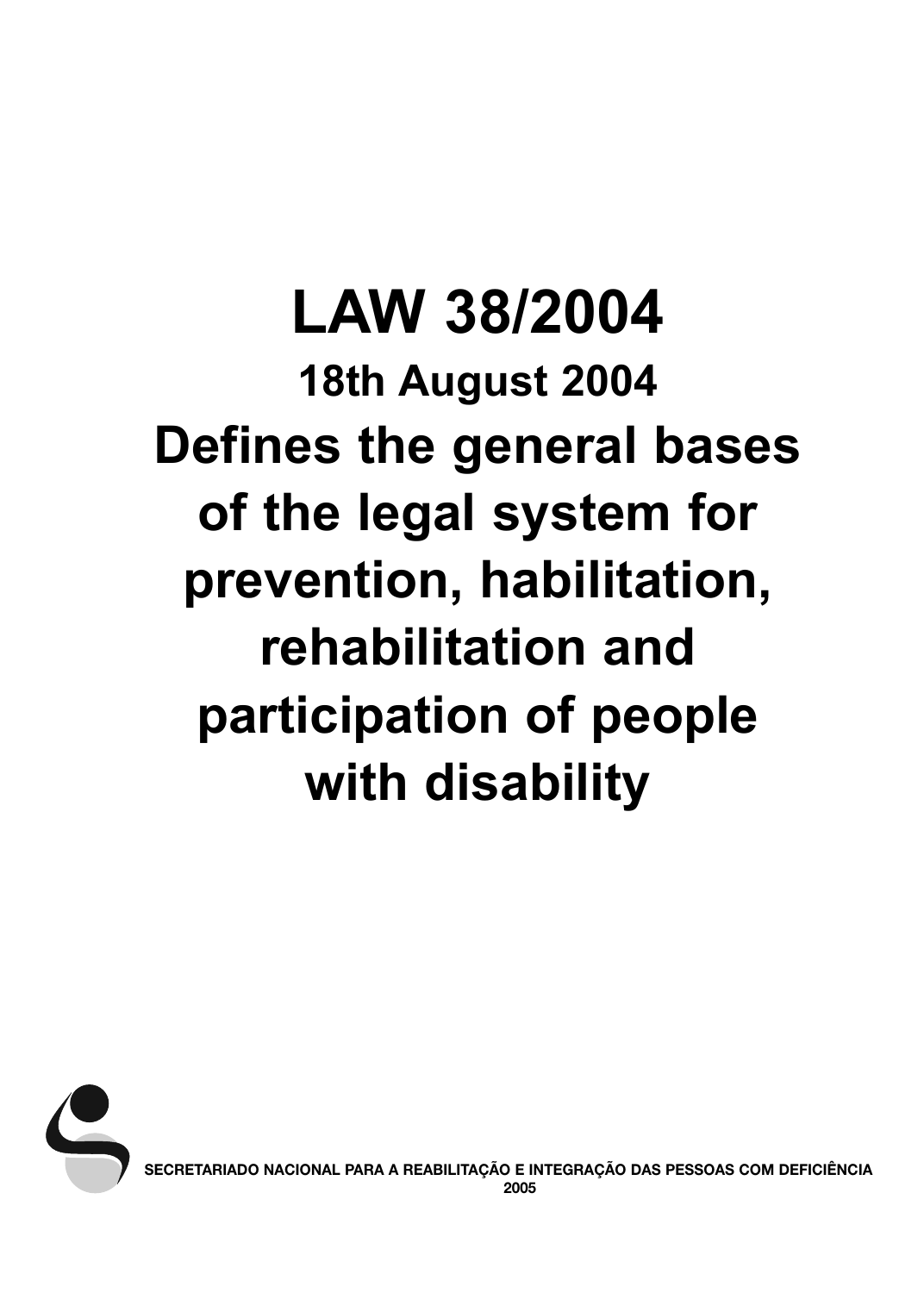## **Editor:** Secretariado Nacional para a Reabilitação e Integração das Pessoas com Deficiência

**Local e Data de Edição:** Lisboa, 2005

**Colecção:** Folhetos SNR n.º 53

**ISBN:** 972-9301-89-1

**Montagem e Impressão:** Tipografia Macarlo, Lda.

**Depósito Legal:** 112 318/97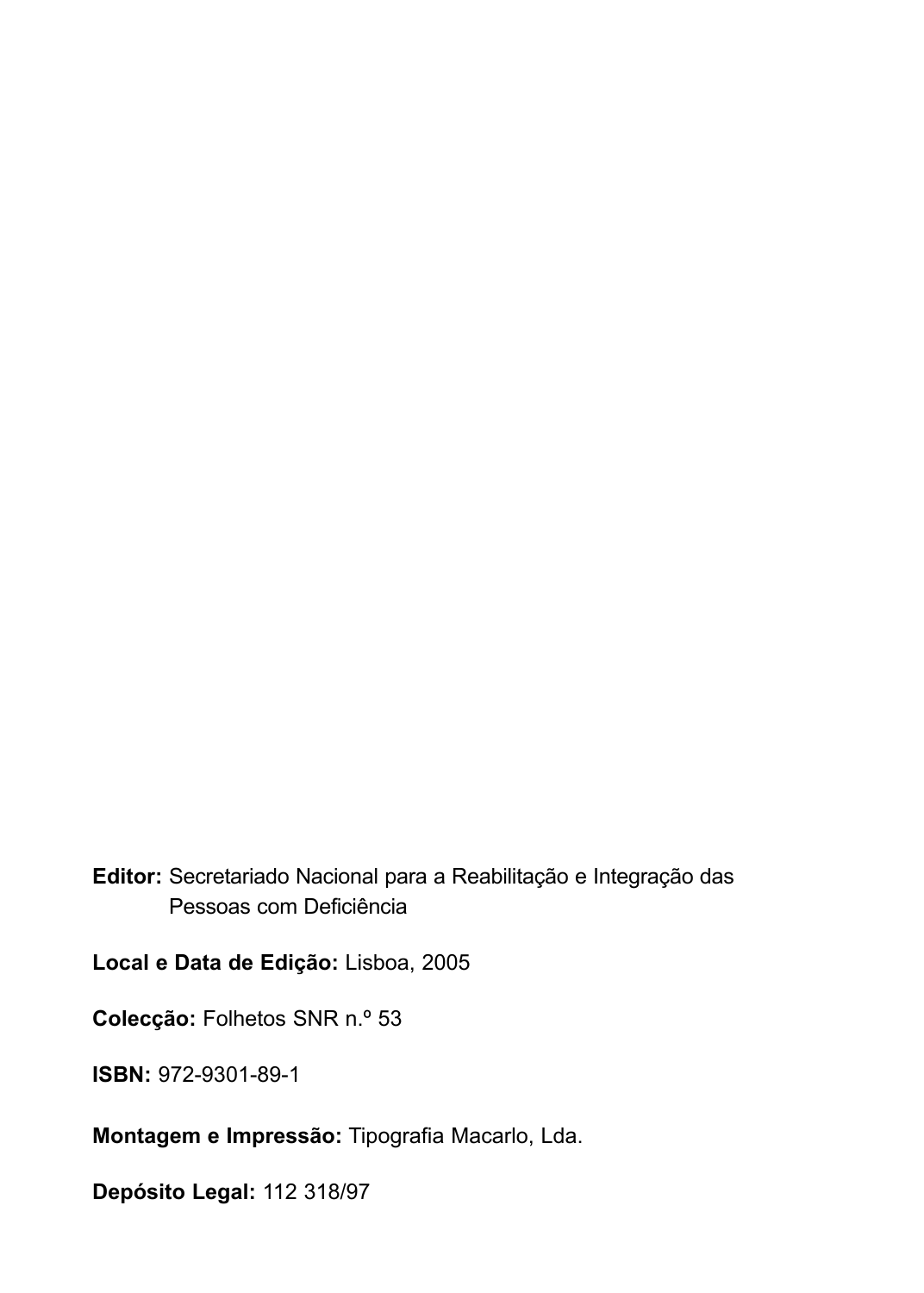## **INTRODUCTION**

The advancement of scientific and technological know-how, the apport and contribution from the social and political growing participation of people with disability and of their organisations, the increasing concern with regard to social justice and the recognition forwarded by society concerning rights and duties of the overall citizens which one has witnessed along the late decade, are, among other factors, relevant agents showing clearly the need to change the philosophy, the organisation and the action procedures of communities with regard to people with disability with a view to ensuring them an effective improvement of their quality of life.

Towards such end, the changes in the conceptualization of features, policies and practices concerning people with disability are being brought together within international and national guidelines, among which one may stress:

- the Resolutions of the General Assembly, of the Economic and Social Council and of the Commission for Human Rights as well as other instruments adopted by specialized and expertized Agencies (UNESCO, ILO, WHO) within the United Nations scope;
- the Revised Social European Chart, the Resolutions and Recommendations of the Council of Europe;
- the Madrid Declaration of the European Disability Forum;
- the Resolutions, Guidelines, Decisions and Communications of both the Council and of the European Union Commission.

So, there was the demand and the need to draw a new Legal provision which should set the general principles of the policy on prevention, habilitation and participation of people with disability, in the light of these orientations and that should be laid down on the following assumptions:

- the new multidimensional approach on disability underlying the International Classification of Functioning, Disability and Health, adopted in May, 2001, by the WHO, according to which disability is assumed as an interaction process between individual and environmental factors;
- the importance of the recognition by society at large and by the public and private entities in particular of an holistic concept of the human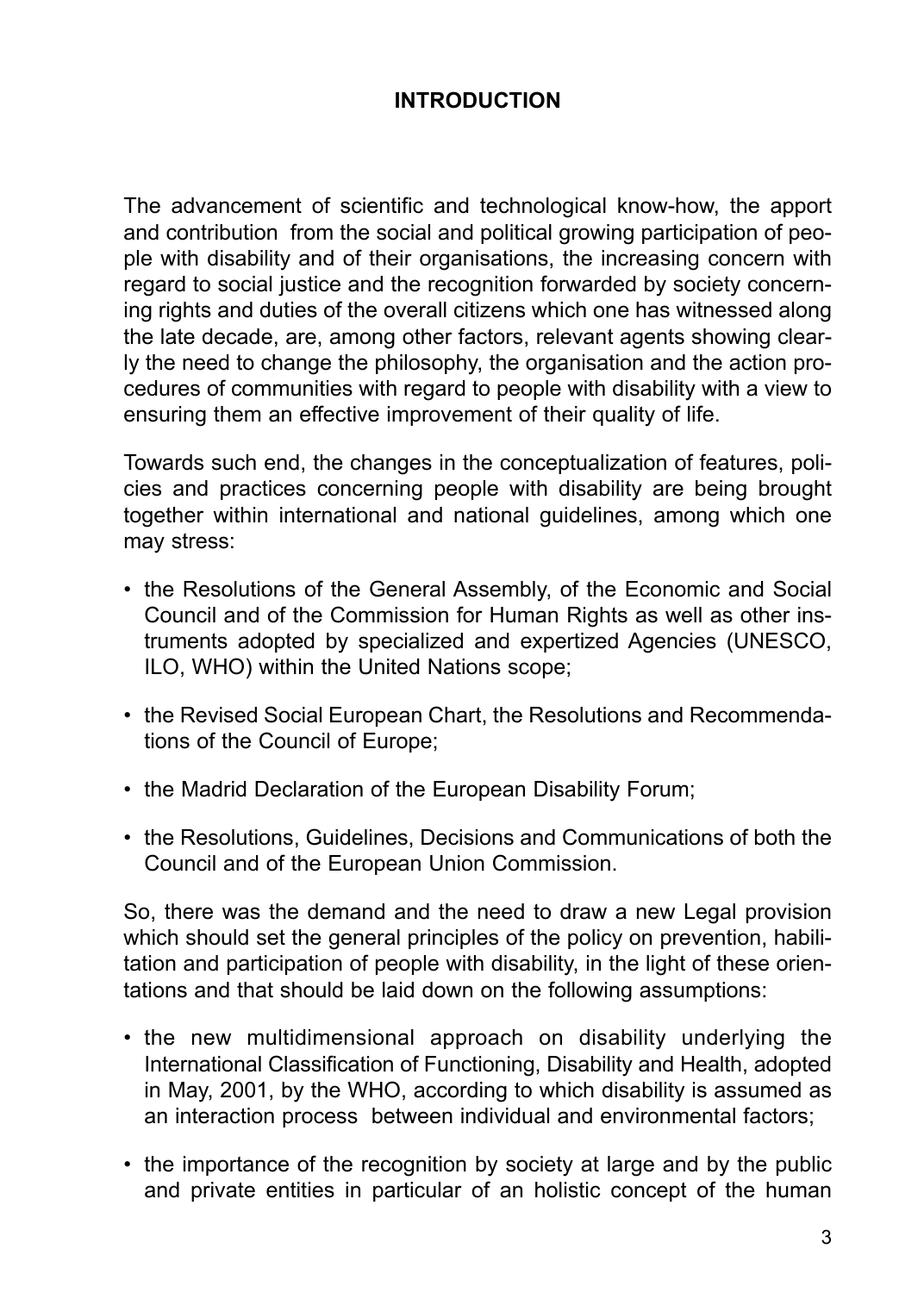• being, appraising the positive features and the functionality of people with disability within a global perspective on habilitation and not merely rehabilitative, strictly centred on the individuals limitations;

• the society as a whole needs to be accountable for the policies, measures and practices to be adopted, demanding the adequate changes in the environment essential to the fulfilment of full participation and to ensure non discrimination and the effective equality of opportunities of people with disability.

The designation in itself of this Law, laid down on three bearing main axis – prevention, habilitation and participation, achieves and turns its goal more clear.

Prevention, due to the importance of developing efficient measures which hinder or reduce the emerging of primary and secondary disability conditions.

Habilitation, because it is an interaction and active procedure in time between the individual and the environment, where the development of environmental conditions and factors is valued, promoting the functioning of the individual at full length and not only confining itself to interventions of rehabilitative nature individual-centred.

Participation as the ultimate end of the overall habilitation process concerning people with disability, securing the full entitlement to their rights and duties within equality of opportunities such as fulfilled by the rest of all the other citizens.

One may still highlight the fact that according to the transversality of the policy on prevention, habilitation, rehabilitation and participation of people with disability, it may be only sanctioned by a legal provision which sets the basis of the respective juridical scheme, with a view to bounding its further legislative development according to what has been foreseen in article 112 of the Portuguese Republic Constitution.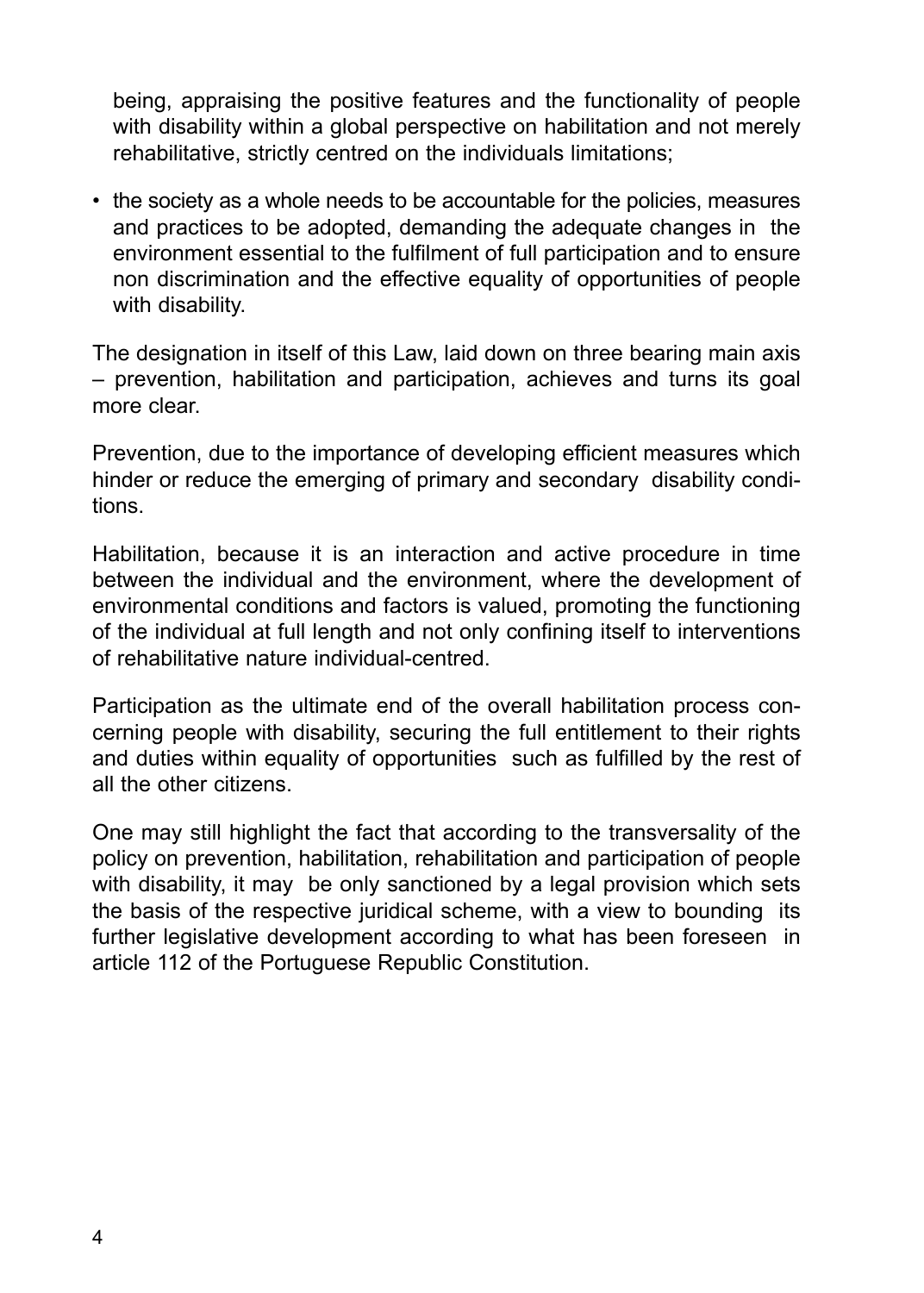## **PARLIAMENT**

#### **Law no. 38/2004 dated 18 August Defines the general bases of the legal system for prevention, habilitation, rehabilitation and participation of people with disability**

In order to be valid as a general law of the Republic, under the terms of sub-paragraph *c)* of Article 161 of the Constitution, the Parliament hereby decrees the following:

#### **CHAPTER I General provisions**

#### Article 1 **Scope**

This law defines the general bases of the legal system for prevention, habilitation, rehabilitation and participation of people with disability.

#### Article 2 **Concept**

A disability person is considered as being one who, because of loss or irregularity, whether congenital or acquired, of bodily functions or structures, including psychological functions, has specific difficulties that are likely, in combination with environmental factors, to limit or hinder activity and participation under equal conditions with others.

#### Article 3 **Objectives**

The objectives of this law are to constitute an overall policy that is integrated and transversal for the prevention, habilitation, rehabilitation and participation of people with disability in particular by means of:

a) Promoting equality of opportunity so that people with disability have the facilities to enable full participation in society;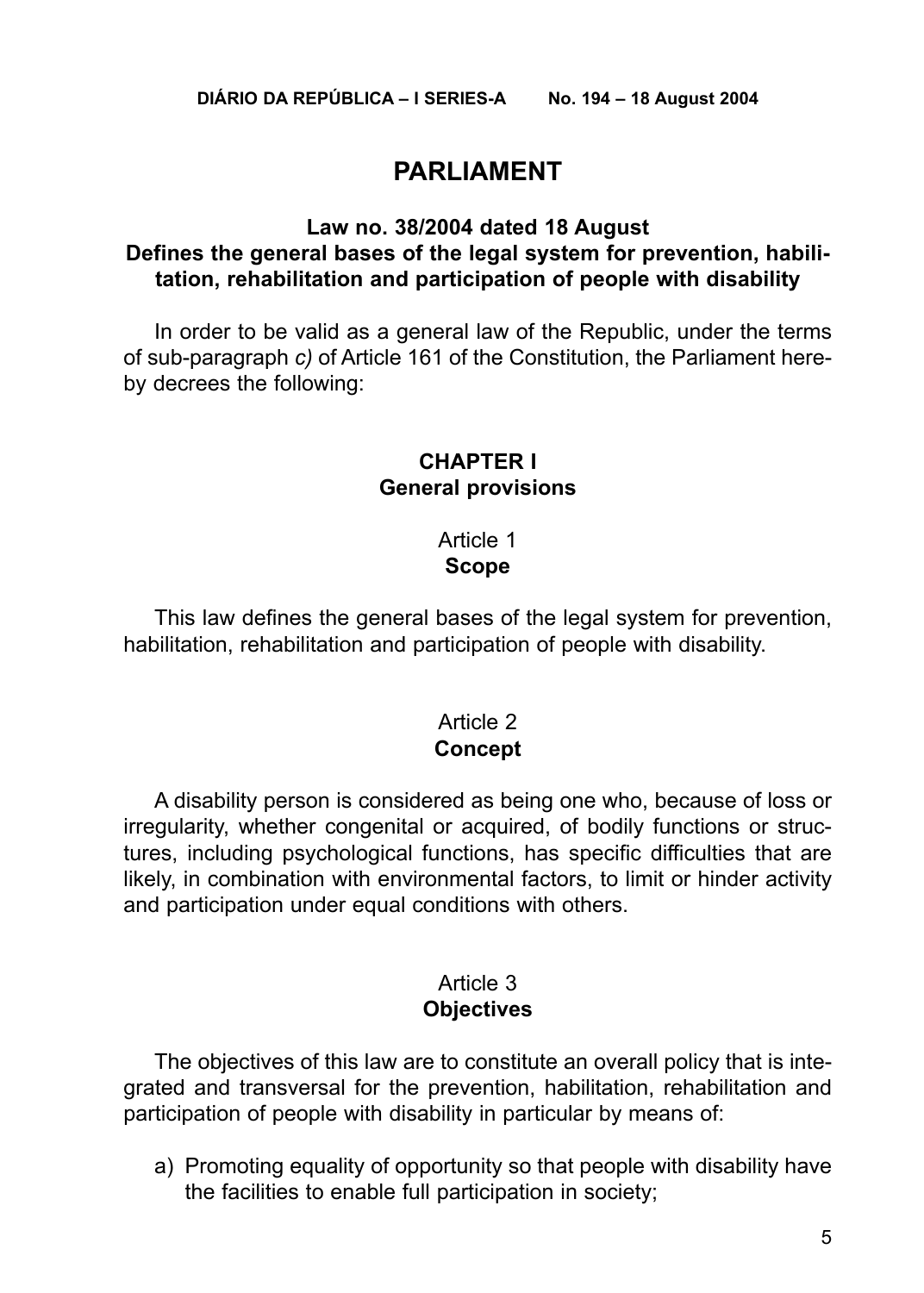- b) Promoting life-long opportunities for education, training and work;
- c) Promoting access to support services;
- d) Promoting an inclusive society by means of removing barriers and adopting measures aimed at full participation by people with disability.

#### **CHAPTER II Fundamental principles**

#### Article 4 **Principle of individuality**

The individuality of persons with disability shall be acknowledged and they should be approached differently, taking account of personal circumstances.

#### Article 5 **Principle of citizenship**

The persons with disability have the right of access to all goods and services available in society as well as the right and duty to play an active part in the running of society.

#### Article 6 **Principle of non-discrimination**

1 – A person shall not be discriminated against either directly or indirectly, by act or omission, on the basis of his/her disability.

2 – A person with disability should benefit from all measures that take positive action with the aim of ensuring the exercising of his/her rights and duties, correcting the present situation of inequality that persists within society.

#### Article 7 **Principle of autonomy**

A person with disability is entitled to take personal decisions relating to the defining and leading of his/her life.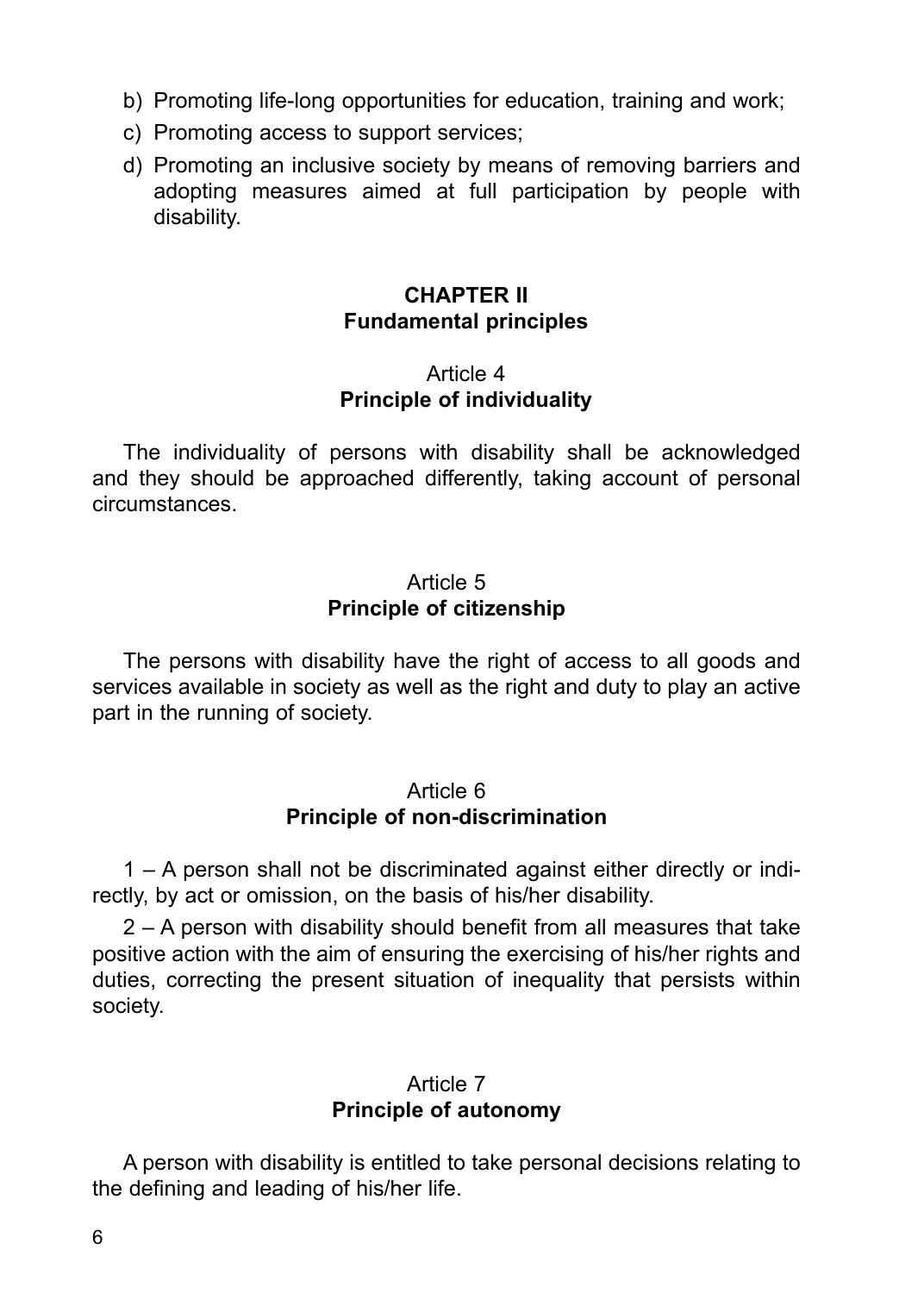## Article 8 **Principle of information**

A person with disability is entitled to be informed and to receive explanations in relation to his/her rights and duties.

## Article 9 **Principle of participation**

A person with disability has the right and duty to participate in planning, developing and monitoring policies concerning prevention, habilitation, rehabilitation and participation of people with disability.

## Article 10 **Principle of globality**

A person with disability is entitled to the goods and services necessary for his/her lifelong development.

## Article 11 **Principle of Quality**

A person with disability is entitled to have quality of goods and services for prevention, habilitation and rehabilitation, as appropriate for developing skills and personal and social needs.

## Article 12 **Principle of priority of public responsibility**

The State is responsible for creating conditions for the carrying out of a policy of prevention, habilitation, rehabilitation and participation of people with disability.

## Article 13 **Principle of transversality**

The policy of prevention, habilitation, rehabilitation and participation by people with disability should be of a multidisciplinary nature, operating within the different domains in a global and coherent way.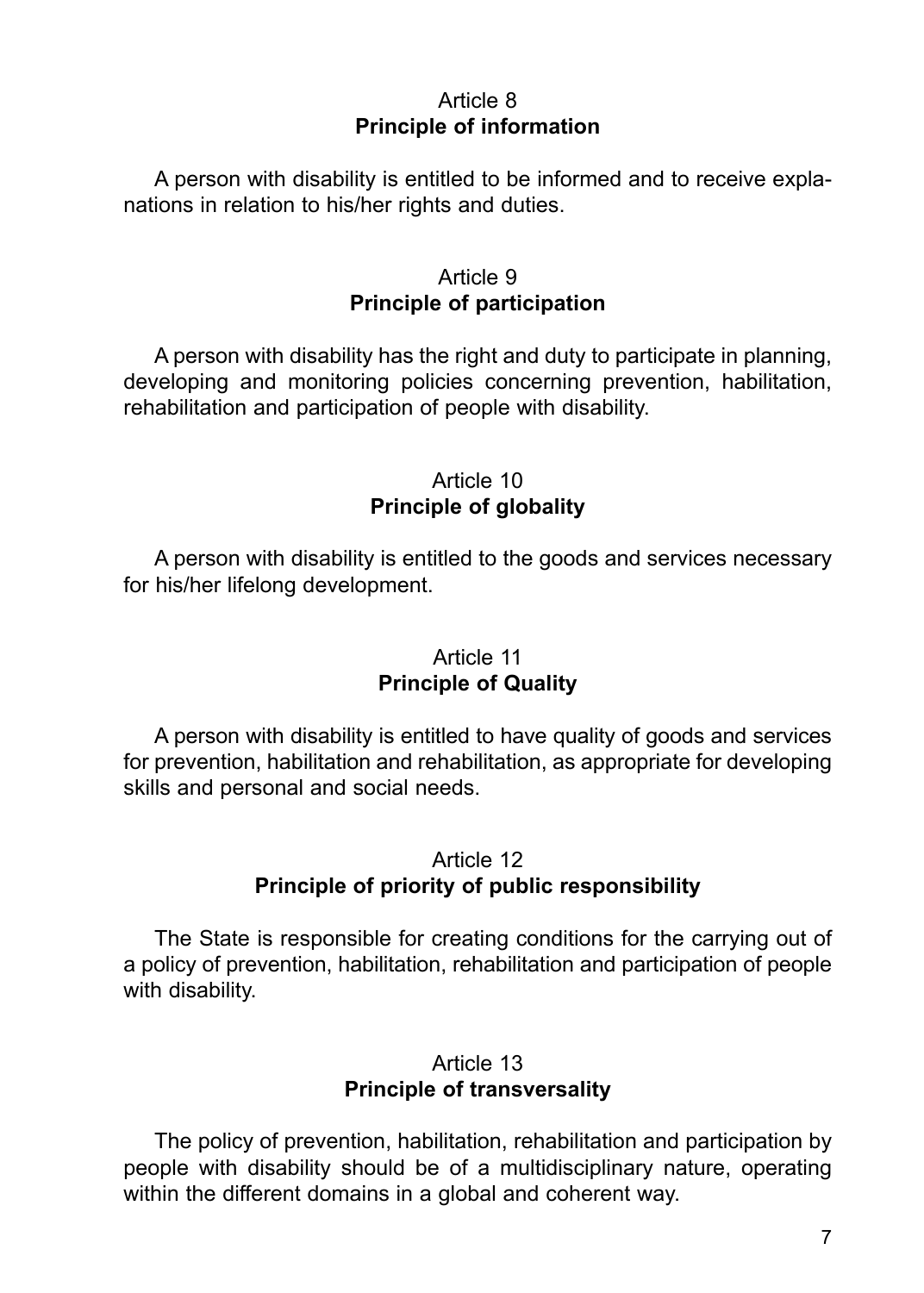#### $Articla 14$ **Principle of cooperation**

The State and other public and private bodies must act in a co-ordinated way and co-operate with one another in implementing the policy for prevention, habilitation, rehabilitation and participation of people with disability.

## Article 15 **Principle of joint responsibility**

All citizens must contribute towards pursuing a policy of prevention, habilitation, rehabilitation and participation of people with disability.

## **CHAPTER III Promotion and development**

## Article 16 **State involvement**

1 – The State is responsible for the promotion and development of the national policy for prevention, habilitation, rehabilitation and participation of people with disability with the co-operation of society as a whole, particularly in respect of the person with disability, their family, the respective representative organisations and local authorities.

2 – The State is responsible for the co-ordination and organisation of sector-specific policies, measures and actions, at the national, regional and local levels.

3 – The State may assign to public and private bodies the promotion and development of the national policy on prevention, habilitation, rehabilitation and participation, particularly organisations that represent people with disability, private and co-operative institutions having social responsibility as well as local authorities.

4 – The State is responsible for carrying out the inspections necessary for compliance with the law.

## Article 17 **Co-ordinating body**

1 – The State must ensure the existence of a public body to collaborate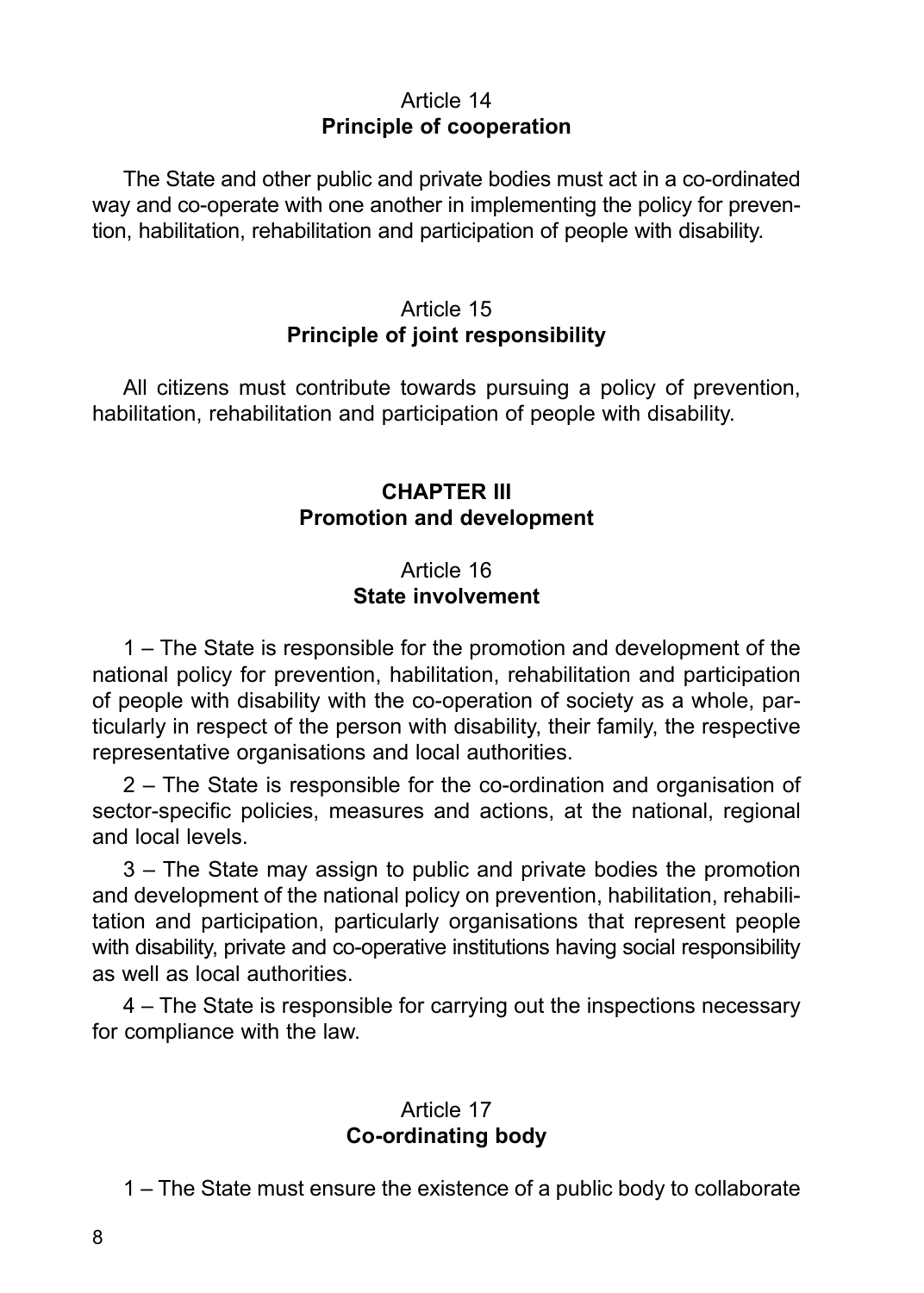in defining, co-ordinating and monitoring the national policy on prevention, habilitation, rehabilitation and participation of people with disability.

2 – The body referred to in the previous paragraph must ensure participation by society as a whole, namely organisations that represent people with disability.

## Article 18 **Involvement of public and private organisations**

1 – It is the duty of public and private organisations to carry out all actions necessary for promoting the development of the national policy for prevention, habilitation, rehabilitation and participation of people with disability.

2 – The State must support public and private bodies that carry out the acts envisaged in the previous paragraph.

## Article 19 **Relationships with non-government organisations**

In pursuing the aims of this law, the State must support actions carried out by society, in particular by organisations representing people with disability.

#### Article 20 **Social cohesion**

In the carrying out of their activities and with the aim of strengthening social cohesion, private bodies, namely companies, co-operatives, foundations and institutions whether profit-making or not, workers' representative associations and employers' associations must work towards fulfilling the economic, social and cultural interests of people with disability.

## Article 21 **Support network for social services and equipment**

The State is responsible for promoting the execution of agreements, namely with local authorities and private and co-operative institutions having social responsibility, with the aim of creating a decentralised support network for social services and facilities for people with disability.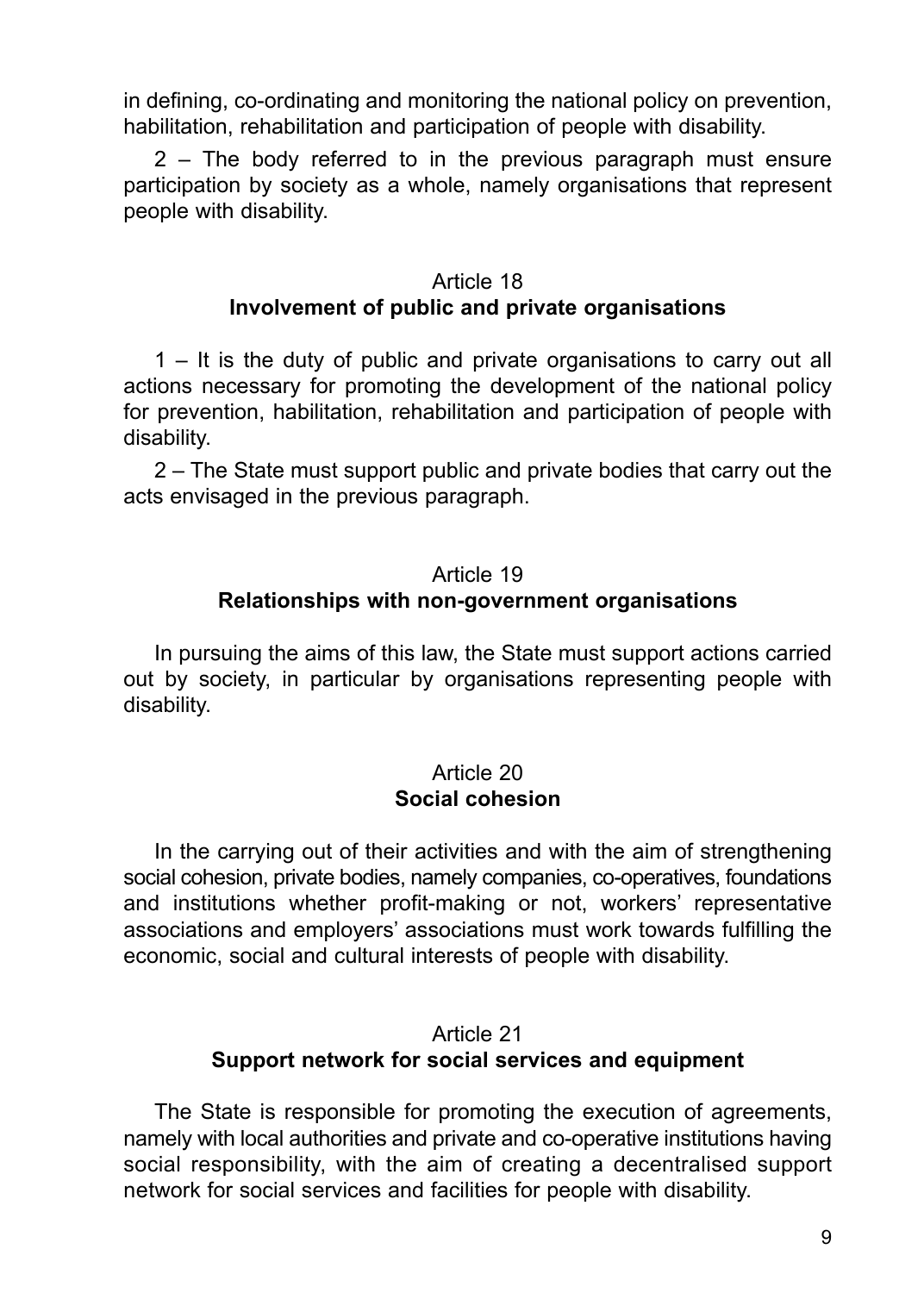## Article 22 **Support for families**

The State is responsible for adopting measures that provide the families of people with disability with conditions that enable their full participation.

## Article 23 **Voluntary action**

The State is responsible for encouraging voluntary action and joint participation in actions to support people with disability within a framework of freedom and responsibility, taking account of the effective involvement by society in the carrying out of voluntary action within the scope of the policy for prevention, habilitation, rehabilitation and participation of people with disability.

## **CHAPTER IV Prevention, habilitation, rehabilitation and participation**

## SECTION I **Prevention**

#### Article 24 **Prevention**

1 – Prevention consists of measures aimed at avoiding the emergence or aggravation of the disability and eliminating or lessening its consequences.

2 – The State must promote, directly or indirectly, all the actions necessary to make such prevention effective, namely providing information and raising awareness about:

a) Accessibility;

- b) Accident rates, in particular resulting from road accidents and accidents at work, in the home and during leisure activities;
- c) Consumption of substances that affect the health, in particular alcohol, drugs and tobacco;
- d) Eating habits;
- e) Perinatal, prenatal and postnatal care;
- f) Health, safety and hygiene at work.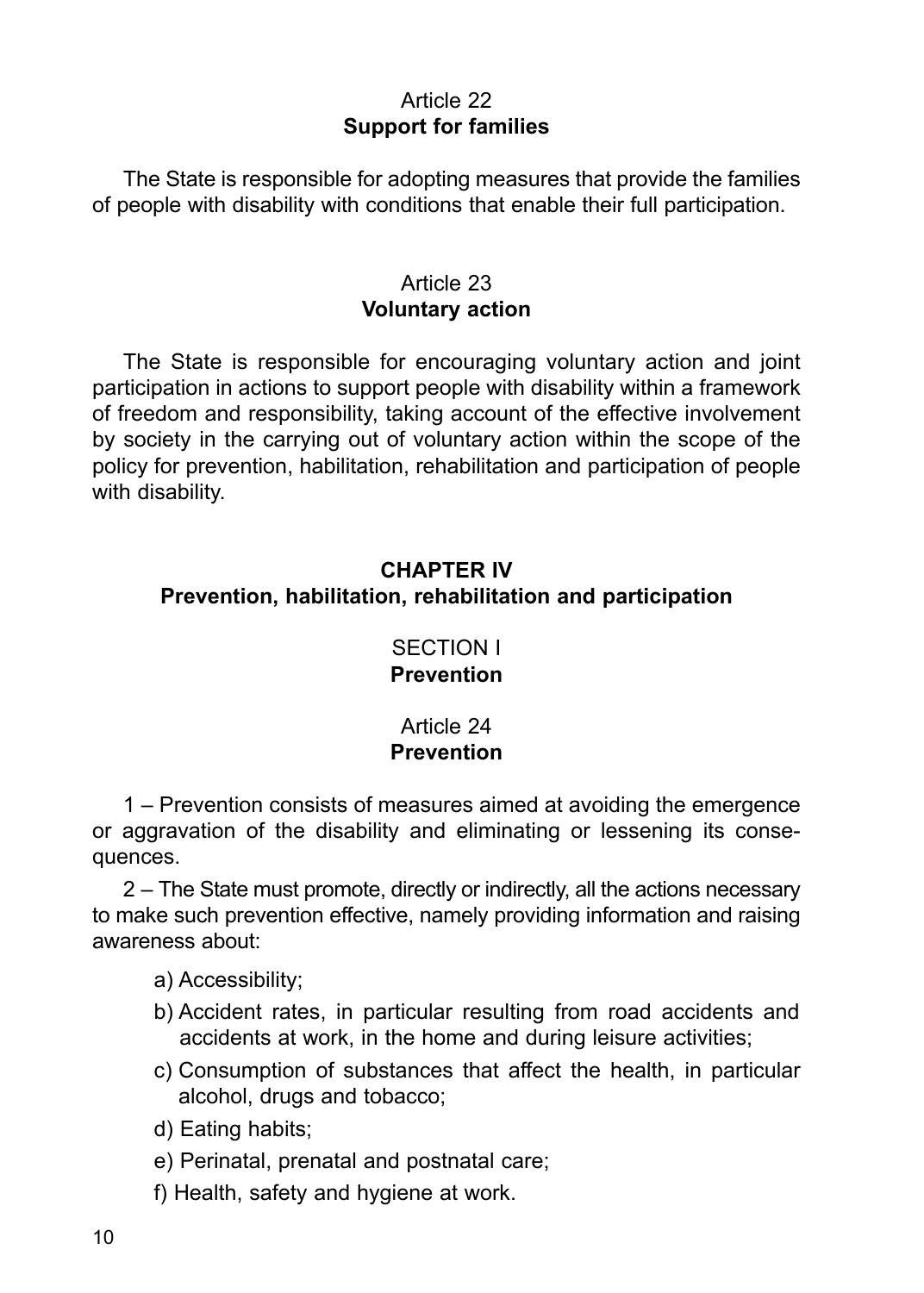#### SECTION II **Habilitation and rehabilitation**

## Article 25 **Habilitation and rehabilitation**

Habilitation and rehabilitation consist of measures within the areas of employment, work and training, consumption, social security, health, housing and town planning, transport, education and teaching, culture and science, the fiscal system, and sport and leisure aimed at learning and the development of aptitudes, independence and the quality of life of people with disability.

#### Article 26 **Right to employment, work and training**

1 – The State is responsible for adopting specific measures in order to ensure right of access to employment, work, guidance, training, learning and professional rehabilitation and the adaptation of working conditions of people with disability.

2 – In complying with the provisions of the previous paragraph, the State should promote and support resources for self-employment, telework part-time work and working from the home.

#### Article 27 **Reconciling work with family life**

The State is responsible for adopting the specific measures to ensure the right to reconcile work and the family life of people with disability, as well as that of family members caring for a disabled relative.

#### Article 28 **Employment quotas**

1 – According to their size, companies should contract people with disability by means of a work contract or other forms of employment for a maximum quota of 2% of their workforce.

2 – The provisions of the previous paragraph may be applicable to other employers under regulatory terms.

3 – The Civil Service should contract a quota of at least 5% for people with disability.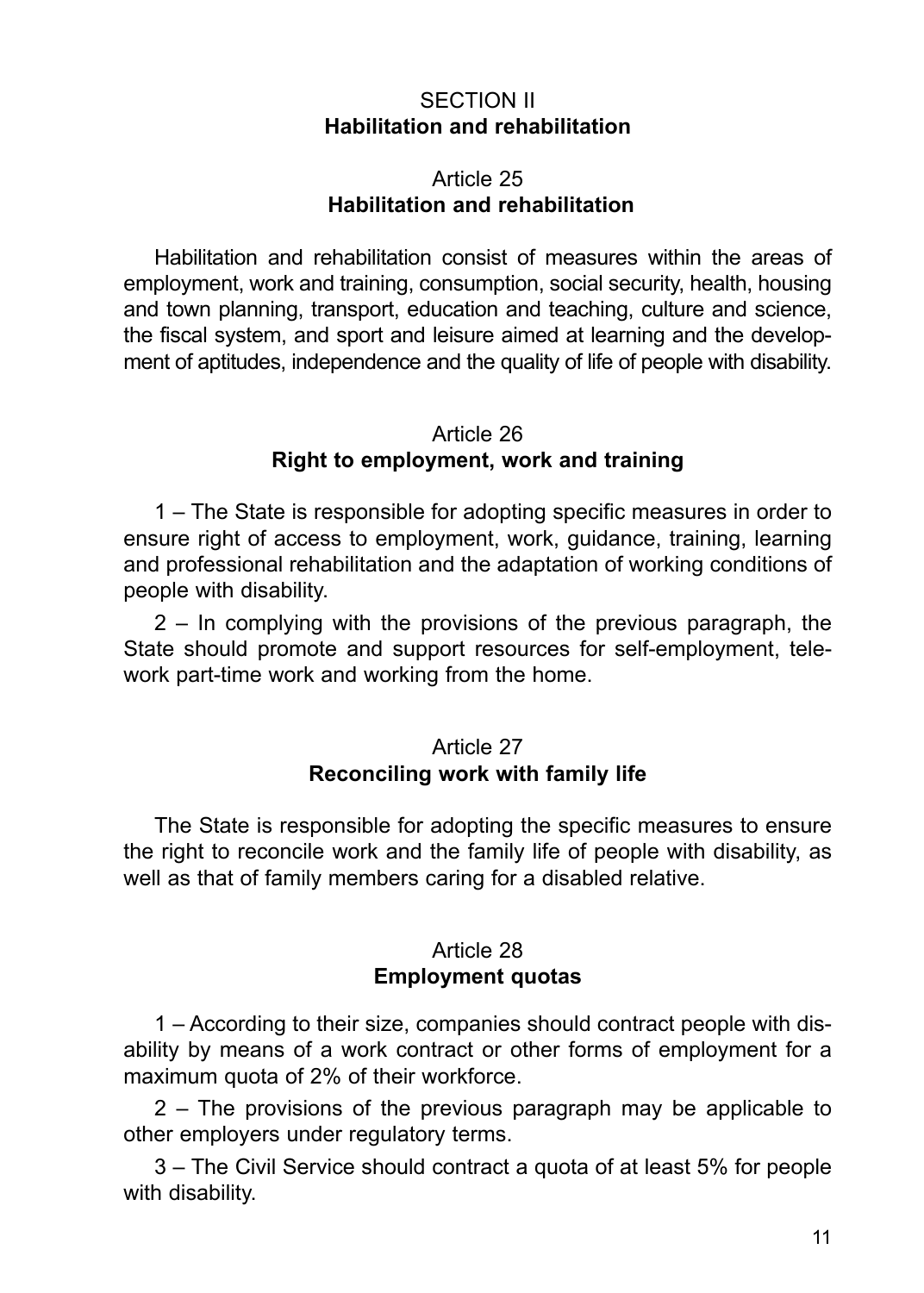## Article 29 **Rights of the consumer**

The State is responsible for adopting specific measures necessary for ensuring the consumer rights of people with disability, namely by setting up a special protection system.

## Article 30 **Right to social security**

The State is responsible for adopting specific measures necessary in order to ensure the social protection of people with disability by means of financial or cash loans aimed at personal autonomy and social and professional integration of people with disability.

## Article 31 **Right to health**

The State is responsible for adopting specific measures necessary to ensure the promotion and monitoring of health, diagnosis, early treatment and the habilitation and medical-occupational rehabilitation of the disabled, as well as providing, adapting, maintaining or renewing the means of adequate compensation.

#### Article 32 **Right to housing and town planning**

By means of the drafting of a national plan to promote accessibility that takes account of universal design principles, the State is responsible for adopting:

- a) Specific measures necessary in order to ensure the right to housing for people with disability by means of co-ordination with local authorities;
- b) Specific measures necessary in order to ensure access for people with disability, particularly to indoor and outdoor areas, by means of removing architectural barriers relating to construction, enlargement and renovation.

## Article 33 **Right to transport**

By means of drafting a national plan to promote accessibility, the State is responsible for adopting specific measures in order to ensure access by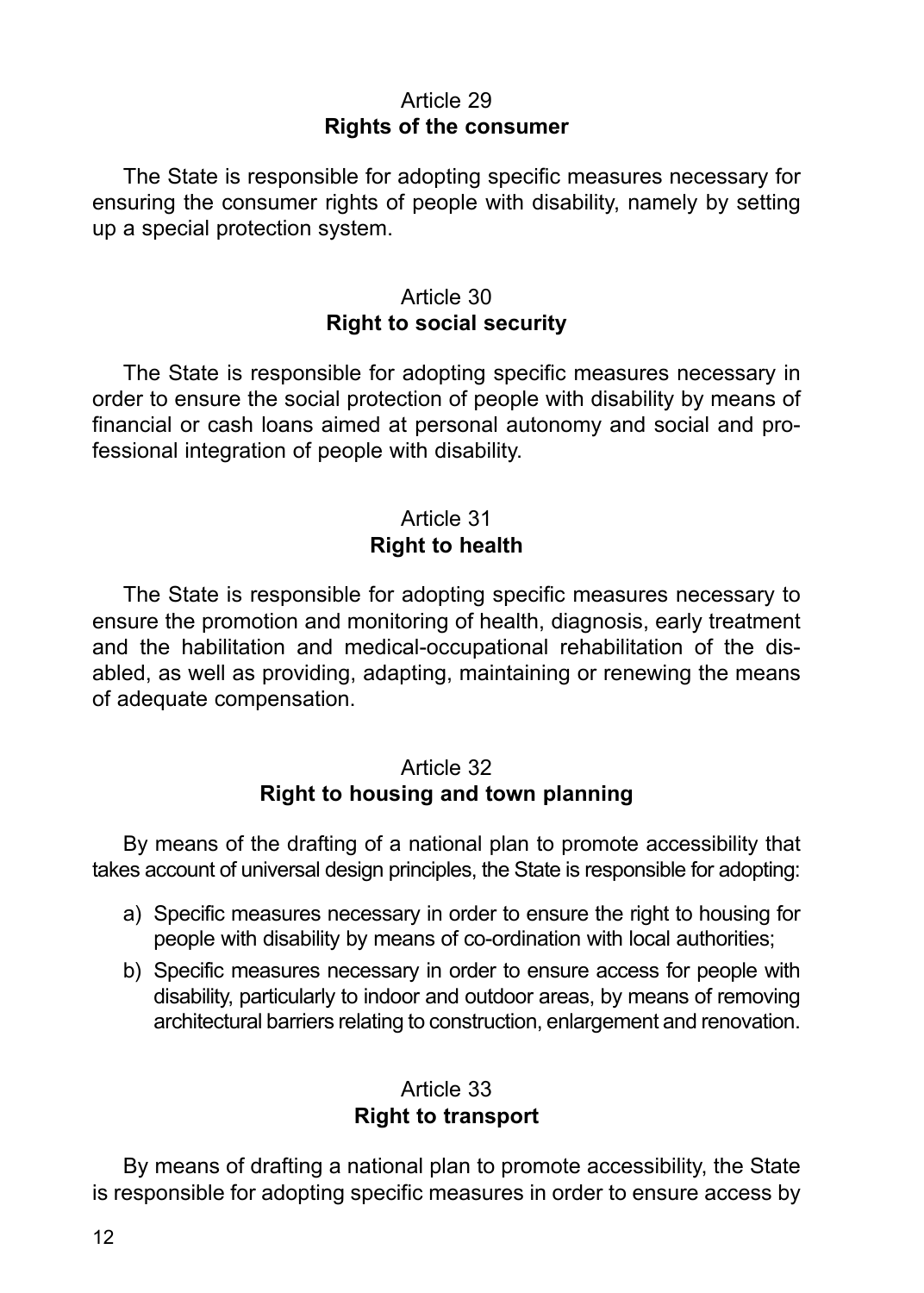people with disability, in particular enabling them to use public transport networks, special means of transport and other appropriate methods of transport, as well as forms of social support.

## Article 34 **Right to education and learning**

The State is responsible for adopting specific measures in order to ensure access for people with disability to education and learning in particular by means of allocating appropriate funds and resources for learning and communication.

#### Article 35 **Right to culture and science**

The State is responsible for adopting specific measures to ensure access by people with disability to culture and science, in particular by means of allocating appropriate funds and resources to enable the removal of existing limitations.

#### Article 36 **Fiscal system**

The State is responsible for adopting specific measures in order to ensure that people with disability have access to essential goods designed to improve their living conditions, namely by awarding fiscal benefits.

## Article 37 **Sponsorship**

The State is responsible for instigating the incentive of sponsorship by means of creating and setting fiscal exemptions.

#### Article 38

## **Right to take part in sporting activities and leisure time activities**

The State is responsible for adopting specific measures in order to ensure access by people with disability to sporting activities and leisure time activities by creating appropriate structures and forms of social support.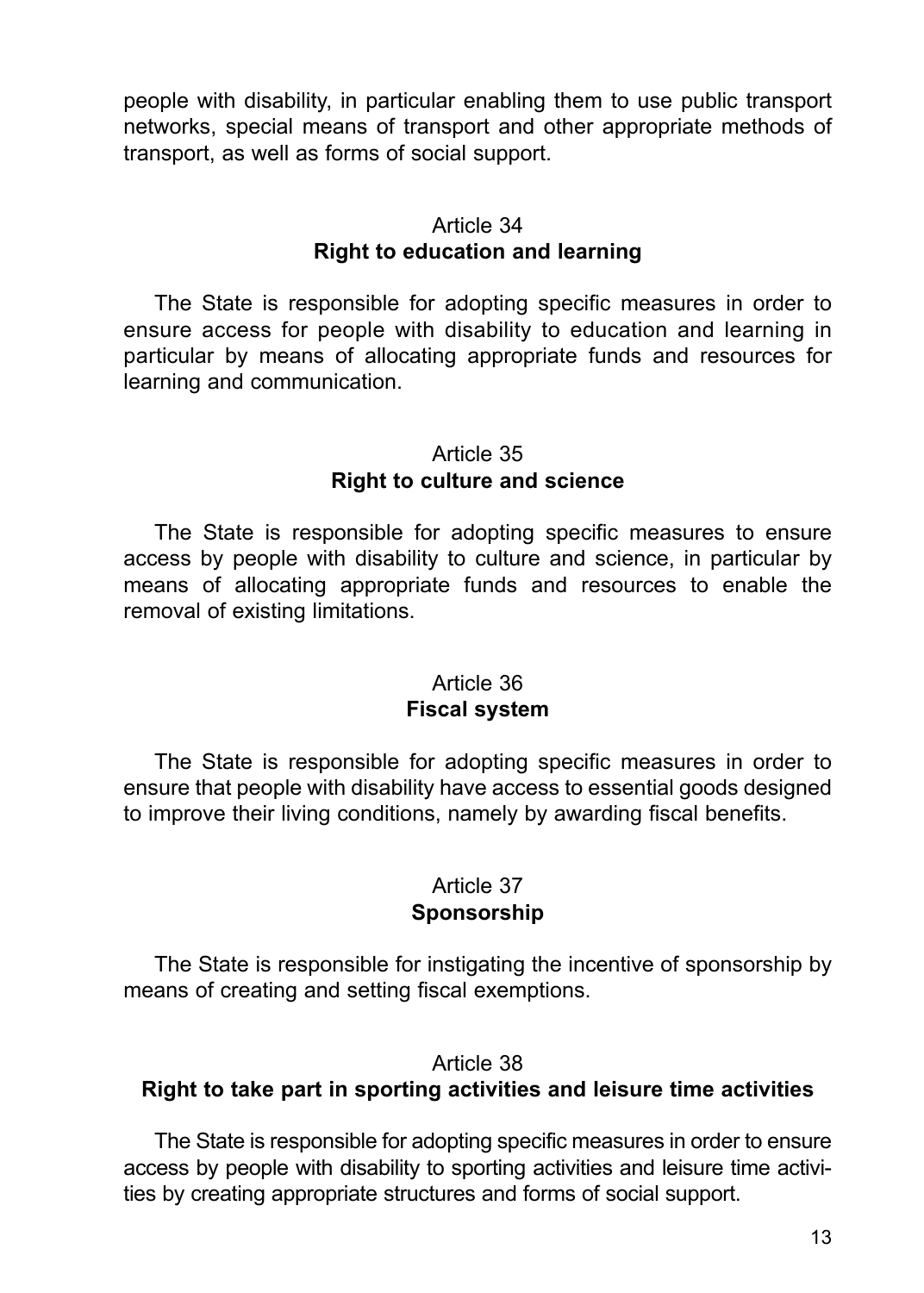#### Article 39 **Top class competition**

The State is responsible for adopting specific measures in order to ensure that people with disability can take part in top class sporting competition by creating appropriate structures and forms of social support.

#### SECTION III **Participation**

#### Article 40 **Participation**

Participation consists of the specific measures to ensure participation by people with disability or respective representative organisations, particularly in the drafting of legislation on disability, execution and evaluation of the policies mentioned in this law, so as to ensure their involvement in all situations of everyday life and society in general.

#### **CHAPTER V Transversal policies**

## Article 41 **Inheritance statute**

The State is responsible for adopting specific measures in order to ensure that people with disability are protected in relation to inheritance.

## Article 42 **Early intervention**

The State is responsible for carrying out actions in relation to early intervention by means of a set of integrated support measures aimed at children, families and the community, with the aim of providing an immediate response to the needs of children with disability.

## Article 43 **Information**

1 – The State and other public and private bodies must provide information on services, resources and benefits available for people with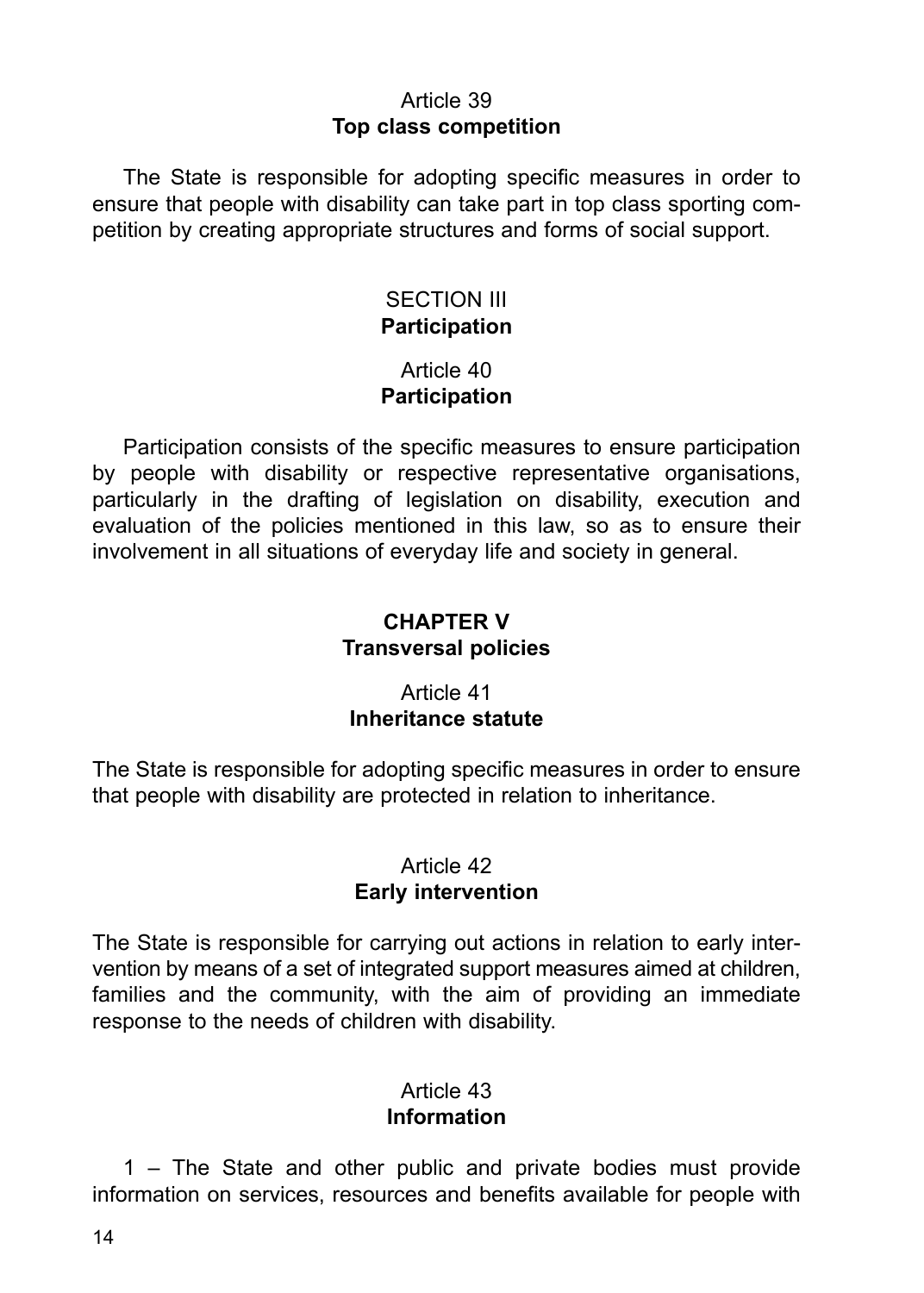disability in an accessible form, particularly in *braille*, large print, audio, sign language or suitable records on computer.

2 – Media organisations must make information available to people with disability in an accessible form as well as contribute to raising public awareness, with the aim of removing discriminatory practices based on disability.

#### Article 44 **The information society**

By means of drafting a national plan for promoting accessibility, the State is responsible for adopting specific measures to ensure access by people with disability to the information society.

#### Article 45 **Research**

The State is responsible for promoting and supporting research and development programmes of a multi-disciplinary nature that enable an improvement in means of prevention, habilitation and rehabilitation.

## Article 46 **Training**

1 – The State is responsible for promoting and supporting the specific training of professional staff working in the area of prevention, habilitation and rehabilitation for people with disability.

2 – In training programmes, the bodies responsible must ensure, whenever justified, that the content contributes to the process of prevention, training and rehabilitation for the disabled.

## Article 47 **Statistics**

The State is responsible for ensuring that statistical data relating to disability is collected, processed and published.